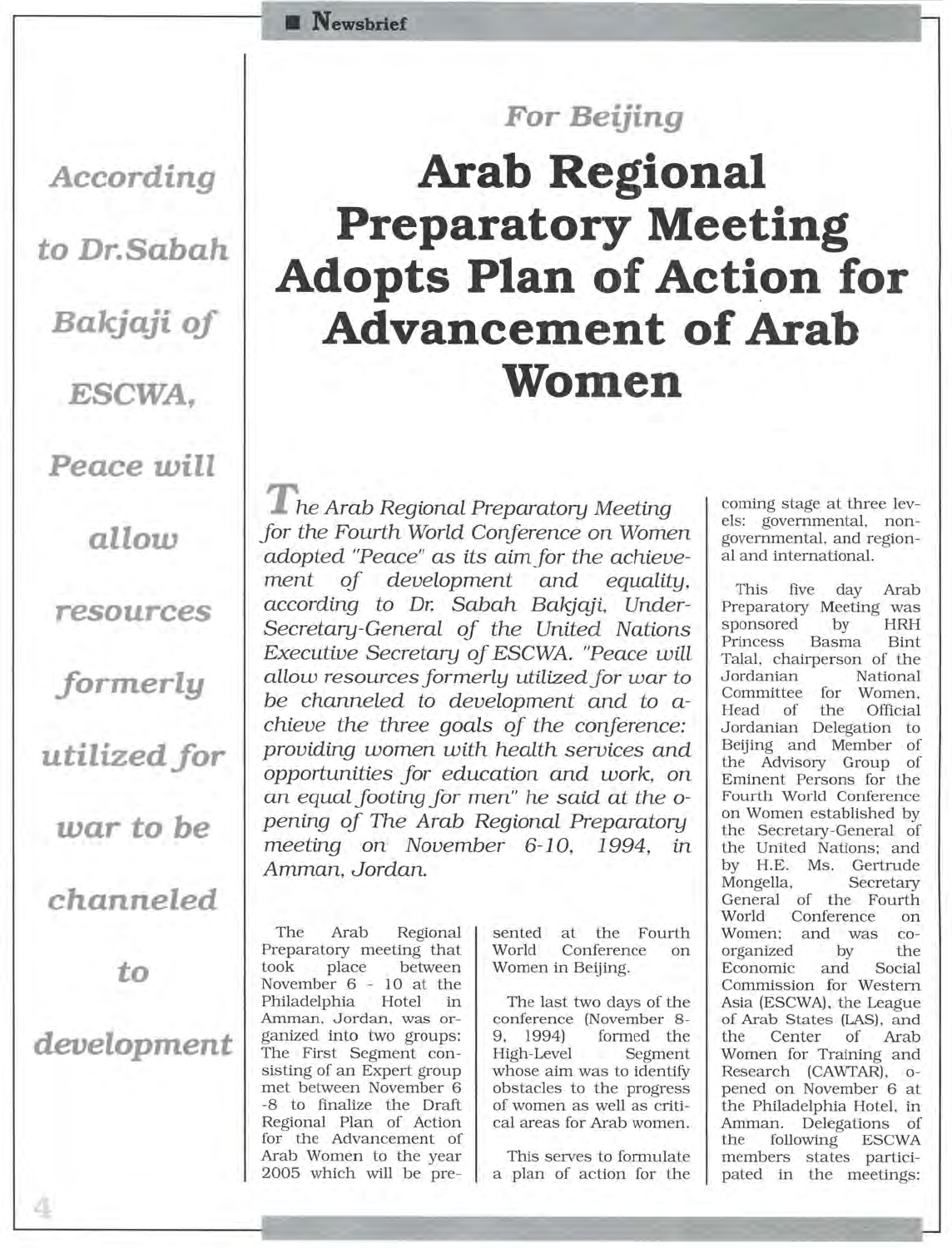Bahrain, Egypt. Iraq, Jordan, Oman, Palestine, <mark>G</mark>atar, the United Arab<br>Emirates and Yemen. Emirates and Yemen.<br>Non-ESCWA delegates Non-ESCWA and observers also came<br>from Algeria, Djibouti, from Algeria, Djibouti,<br>Mauritania, Morocco, Mauritania. Sudan, Tunisia and Lebanon.

**The First Segment (November 6** -8, **1994).** 

The Draft Regional Plan<br>of Action for the Action for the<br>ncement of Arab Advancement Women to the year 2005 discussed by experts in the First Segment aims to reflect the issues and concerns of Arab women taking into account the special conditions of each Arab state within the framework of the value system of Arab culture. Issues related to equality, development and the right of Arab women to participate in power and decision-making structures and mechanisms were discussed. That draft document said that despite the desire of Arab governments to improve the status of Arab women<br>in power structures. structures. women's participation is still below the target of the level set by the United Nations Economic and Social Council, which is to achieve a women's power structure of 30 percent by the year 1995. Some delegates objected to a paragraph recommending that all Arab countries ratifY the UN Convention on the Elimination of All Forms of Violence Against Women as a means to help women reach power and decision making bodies. These delegates argued that adopting the UN convention was redundant as Islamic Shari'a already guarantees women's "full rights"

## in society.

Changes to the draft of<br>the Regional Plan of Regional Plan of Action for Arab Women were recommended by delegates and observers. The modifications include replacing the term "Regional" with the word "Arab" whenever it appears in the document. They also recommended that the phrase "awareness of human rights of women" be changed to "awomen's rights as human rights" in an effort to counter the general perception that women's rights are separate and subordinate to human rights.

The third and last day of the First segment conissues of economic power, achieving self-reliance, coping with the effects of wars and armed conflicts and against Arab women. It was noted that changes in life styles that would reflect a positive attitude towards working women has not been achieved in the Arab World despite some positive changes and increases in levels of employment and education. Delegates and observers stressed that women should not be obliged to work but should have the option and right to employment if they so choose. The document urges governments to enact laws and establish basic rules that guarantee equal rights for men and women in the workplace, such as equal recruitment and employment opportunities and equal social security and pension, in keeping with customs and traditions.

On the issue of coping with the effects of war and armed conflicts the document said women<br>should participate in participate in peace negotiations and in the settlement of conflicts. Environment and violence against women were added to the document to ensure protection for women, and prevent women's exposure to violence in its various forms through preventive meas-<br>ures, education and education awareness.

**The High-Level Segment. (November 9-10).** 

The High-Level Segment accepted the Plan of Action for the Advancement of Arab Women to the Year 2005, which was reviewed by the First Segment, as the region's contribution towards the formation of the Global Plan of Action to be adopted by the Fourth World Conference on Women in Beijing. The Plan of Action was acafter it was finalized by senior offinational preparatory committees for the women's conference, intergovernmental and non-governmental organization (NGOs). United Nations agencies, and experts who reviewed and assessed the status of Arab women and evaluated the progress achieved in the past decade.

The Plan of Action, which is based on international covenants relating to human rights and religious values that respect the rights of women as human beings, includes the objectives, policies and measures aimed at enabling women to exercise fully their rights and assume the responsibilities within context of the Global Platform for Action, which

**On** *the issue of coping with the effects of war and armed conflicts the document said women should participate*  • **In** *peace negotiations and* **in** *the settlement of conflicts.*